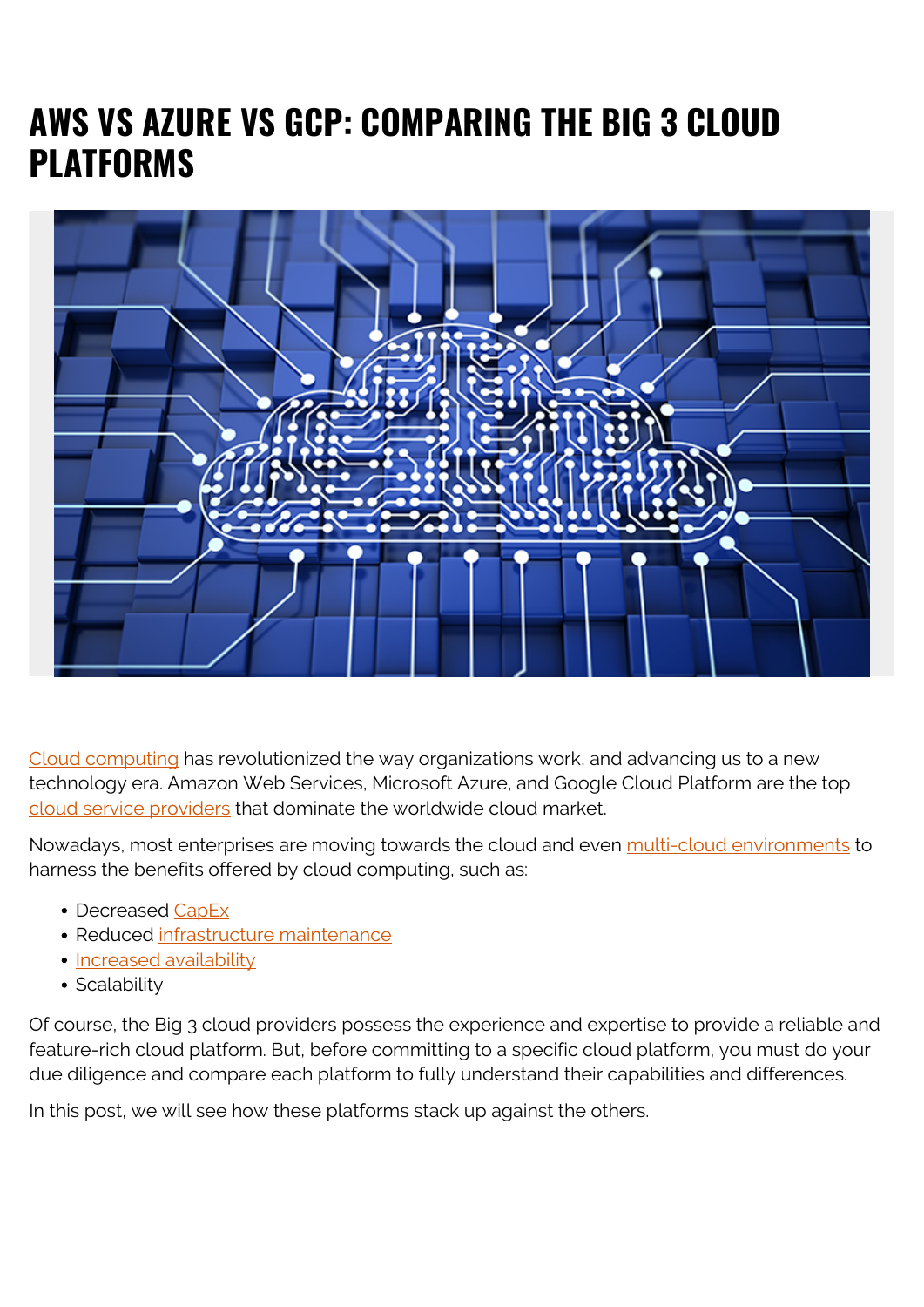

# **Amazon Web Services (AWS)**

The current market leader of the cloud computing platforms, [Amazon Web Services](https://blogs.bmc.com/blogs/aws-serverless-applications/) is a subsidiary of Amazon.com, Inc. AWS is the most mature cloud platform offering a wide range of services to practically everyone: individual developers, large enterprises, and even governments.

AWS started its life as an internal cloud offering. By 2006, it had evolved into a publicly available cloud platform with services like Amazon S3 cloud storage and elastic compute cloud (EC2). AWS now offers more than 200 fully featured services to cater to any demand and serve millions of users.

Prominent AWS customers include:

- Expedia
- Netflix
- Coinbase
- Formula 1
- Coca Cola
- $\bullet$  Intuit
- Airbnb
- Lyft
- Coursera
- Food and Drug Administration (FDA)

*(Explore our [AWS Guide](https://blogs.bmc.com/blogs/aws-serverless-applications/), a series of articles & tutorials.)*

## **Microsoft Azure**

Microsoft Azure is the second-largest cloud platform. Debuting in 2010, Azure has evolved into a cloud platform with more than 200 products and services. Today, it is among the fastest-growing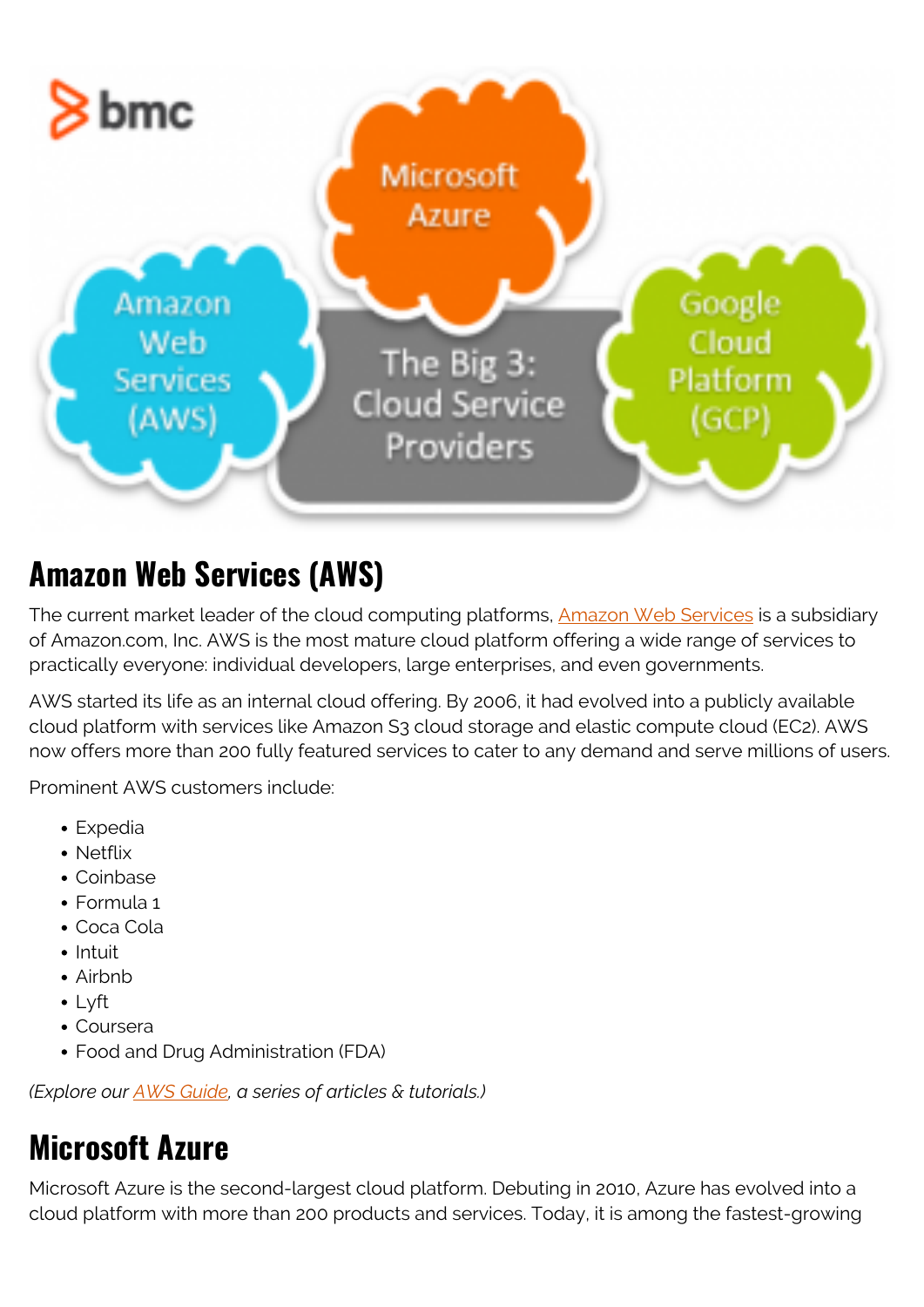cloud platforms.

As Microsoft offers Azure, it provides a wide array of services tailored particularly for Microsoftcentric enterprises—making the switch to a cloud or a hybrid-cloud environment smooth for many organizations. In use by more than 95% of Fortune 500 companies, Microsoft Azure has a proven track record in catering to enterprise users.

Importantly, Azure is not limited to Windows-based services. It also supports open-source languages, technologies, and platforms, giving anyone the freedom to build and support any application.

Well-known Azure customers include:

- DAIMLER AG
- McKesson Group
- Asos
- Center of Disease Control (CDC) US
- National Health Service (NHS) UK
- $\bullet$  HSBC
- Starbucks
- Walgreens
- $\cdot$  3M
- $\bullet$  HP
- Mitsubishi Electric
- Renault

*(Explore popular [Azure certifications](https://blogs.bmc.com/blogs/azure-certifications/).)*

# **Google Cloud Platform (GCP)**

The Google Cloud Platform is the cloud offering by none other than Google. GCP is part of the overarching Google Cloud.

Available to the general public beginning in 2010, the Google Cloud Platform currently offers over 100 services spanning computing, networking, [big data,](https://blogs.bmc.com/blogs/big-data/) and more. Today GCP consists of services including Google Workspace, enterprise Android, and Chrome OS.

Compared to AWS and Azure, GCP is the smallest of the Big 3 cloud providers. Yet it offers a robust set of cloud services to power and support any kind of application.

Notable GCP customers include:

- Toyota
- Unilever
- Nintendo
- Spotify
- The Home Depot
- Target
- Twitter
- Paypal
- UPS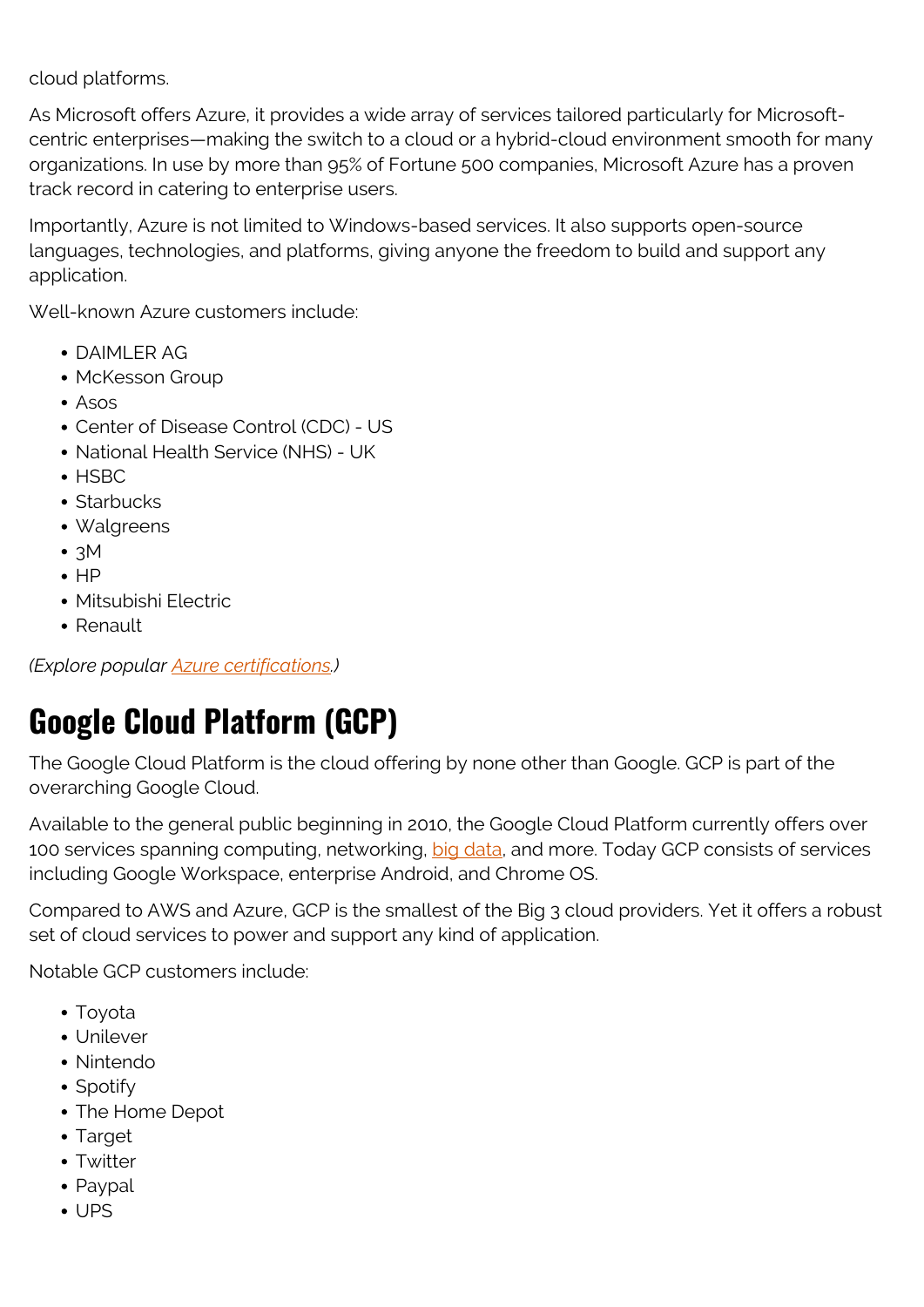# **How to choose a cloud service provider**

There are many factors to consider when choosing a CSP. Let's take a look at the most common angles.

## **Regions and availability**

When choosing a cloud provider, the first thing to consider is its supported regions and availability. These directly impact the performance of your cloud, due to factors like latency and compliance requirements, especially when dealing with data.

As of September 2021, here's where the Big 3 stand:

- **Amazon Web Service** has [25 geographic regions](https://blogs.bmc.com/blogs/aws-regions-availability-zones/) with 81 availability zones. 218+ edge locations, and 12 Regional Edge Caches.
- **Microsoft Azure** runs 60+ regions with a minimum of three availability zones in each region with more than 116 edge locations (Points of Presence).
- **Google Cloud Platform** has 27 cloud regions with 82 zones and 146 edge locations.

All these platforms provide specialized cloud solutions for the government (Government Cloud). Furthermore, both AWS and Azure offer specialized services that cater to the Chinese market with data centers located in China.

Azure has the broadest geographic coverage compared to the others, while all platforms cover most of the globe. And, showing no signs of slowing, all providers continuously expand their coverage by adding more regions and zones to meet the ever-increasing computing demand.

*(Get an in-depth look at [the Big 3 regions & availability](https://blogs.bmc.com/blogs/cloud-availability-regions-zones/).)*

### **Common services**

AWS and Azure have the largest service catalogs by offering more than 200+ services. GCP currently offers around 100+ services. A general breakdown of services is:

- 1. AWS has the largest catalog of services.
- 2. Azure is a close second with an impressive set of AI, ML, and analytics services.
- 3. Google Cloud Platform comes in third place for the number of services offered.

In this section, let's take a look at the common service offerings of each cloud platform.

### **Compute Services**

| <b>Service</b> | <b>AWS</b>                   | Azure                   | GCP               |
|----------------|------------------------------|-------------------------|-------------------|
| VM (Compute    | EC2 (Elastic Compute)        | <b>Azure Virtual</b>    | Google Compute    |
| Instance)      |                              | Machine                 | Engine            |
| PaaS           | <b>AWS Elastic Beanstalk</b> | App Service             | Google App Engine |
| Container      | <b>AWS Elastic</b>           | <b>Azure Kubernetes</b> | Google Kubernetes |
|                | Container/Kubernetes Service | Service (AKS)           | Engine            |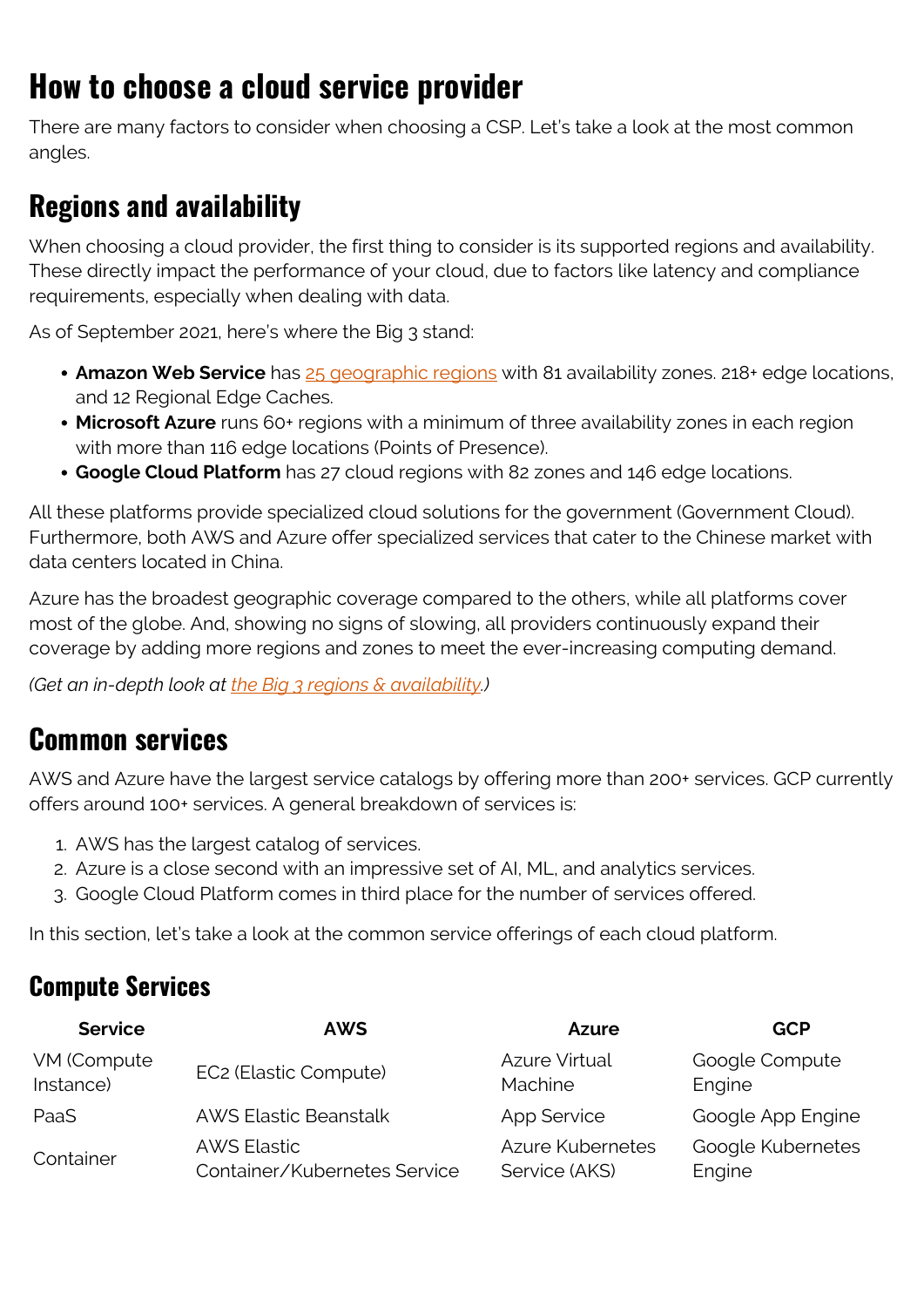Functions

#### **Database & Storage Services**

| <b>Service</b>                                              | <b>AWS</b>                                 | <b>Azure</b>                                       | <b>GCP</b>                          |
|-------------------------------------------------------------|--------------------------------------------|----------------------------------------------------|-------------------------------------|
| <b>RDBMS (Multiple Database</b><br>Types - SQL, MySQL, etc) | <b>AWS RDS</b>                             | Azure SQL/Database for<br>MySQL/PostgreSQL         | Cloud SQL                           |
| <b>NoSQL</b>                                                | DB                                         | DynamoDB, Simple Azure Cosmos DB, Table<br>Storage | BigTable, Cloud<br>Datastore        |
| <b>Object Storage</b>                                       | S <sub>3</sub> (Simple Storage<br>Service) | <b>Blob Storage</b>                                | Google Cloud<br>Storage             |
| File Storage                                                | Elastic File System Azure File Storage     |                                                    | Google Filestore                    |
| Archive Storage                                             | Amazon Glacier                             | Azure Archive Storage                              | Google Storage<br>(Archive Storage) |
| Data Warehouse/Data<br>Lake                                 | Amazon Redshift                            | <b>Azure Synapse Analytics</b>                     | Google BigQuery                     |

### **Networking**

| <b>Service</b> | <b>AWS</b>                                        | <b>Azure</b>                                   | <b>GCP</b>                     |
|----------------|---------------------------------------------------|------------------------------------------------|--------------------------------|
|                | Virtual Network Virtual Private Cloud (VPC)       | Virtual Network (Vnet)                         | Virtual Private Cloud (VPC)    |
|                | Load Balancing Elastic Load Balancer              | <b>Azure Load Balancer</b>                     | Google Cloud Load<br>Balancing |
| Firewall       | AWS Firewall / Web<br><b>Application Firewall</b> | <b>Azure Firewall</b>                          | Google Cloud firewalls         |
| <b>DNS</b>     | Route 53                                          | <b>Azure DNS</b>                               | Google Cloud DNS               |
| <b>CDN</b>     | Amazon CloudFront                                 | <b>Azure Content Delivery</b><br>Network (CDN) | Cloud CDN                      |

As you can see, all three providers offer comparable services to cover the common computing needs of users. However, there are basic differences in two general categories:

- How each service is implemented in its cloud platform
- The individual features available for each service

### **Specialized services**

When it comes to specialized services, we notice significant differences in the services available with AWS and Azure, far surpassing GCP.

| <b>Service</b> | AWS                  | <b>Azure</b>                                                                      | <b>GCP</b>                                            |
|----------------|----------------------|-----------------------------------------------------------------------------------|-------------------------------------------------------|
| <b>DevOps</b>  | CodeDeploy, CodeStar | CodePipeline, CodeBuild, Azure Boards, Pipelines, Repos,<br>Test Plans, Artifacts | GCP DevOps<br>CloudBuild,<br><b>Artifact Registry</b> |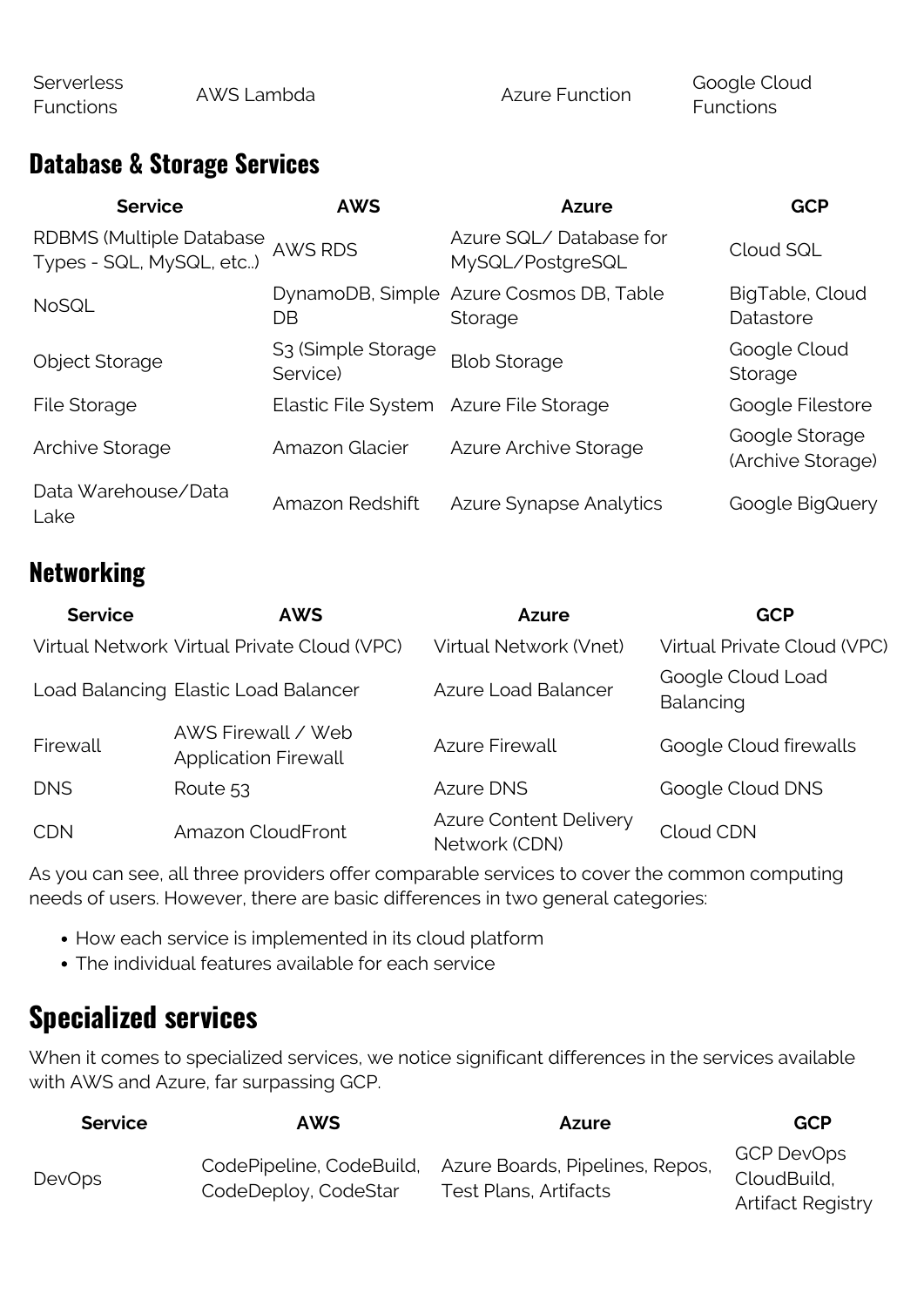| <b>AI &amp; ML</b>    | Amazon SageMaker,<br>Amazon Comprehend,<br>Amazon Lex, Amazon<br>Polly | Azure Machine Learning, Azure<br>Databricks, Azure Cognitive<br>Search, Azure Bot Service,<br><b>Cognitive Services</b> | Vertex Al.<br>AutoML, Dataflow<br>CX, Cloud Vision,<br><b>Virtual Agents</b> |
|-----------------------|------------------------------------------------------------------------|-------------------------------------------------------------------------------------------------------------------------|------------------------------------------------------------------------------|
| $I \circ T$           | FreeRTOS, IoT Core,<br>Greengrass, IoT Analytics,<br><b>SiteWise</b>   | Azure IoT Hub/Central, IoT Edge, Google Cloud IoT<br>Azure Sphere, Azure RTOS                                           | Core                                                                         |
| AR & VR               | Amazon Sumerian                                                        | <b>Azure Mixed Reality (Spatial</b><br>Anchors/Remote Rendering)                                                        | ARCore                                                                       |
| Game<br>Development   | Amazon GameLift                                                        | Azure PlayFab                                                                                                           |                                                                              |
|                       | <b>Business Analytics Amazon Quicksight</b>                            | <b>Azure Power BI</b>                                                                                                   | Looker                                                                       |
| End-User<br>Computing | Amazon Workspaces                                                      | Azure Virtual Desktop                                                                                                   |                                                                              |
| Robotics              | <b>AWS RoboMaker</b>                                                   |                                                                                                                         |                                                                              |

These are only some of the specialized services available with these platforms—AWS users can even dabble with [quantum computing using Amazon Braket!](https://blogs.bmc.com/blogs/aws-braket-quantum-computing/)

### **Pricing**

The pricing of the cloud platform depends on many factors:

- Customer requirements
- Usage
- The services used

All three platforms offer competitive pricing plans with additional cost management options—reserved instances, budgets, and resource optimization—available to all users.

The consensus in the IT community is that Microsoft Azure has the lowest on-demand pricing while Amazon tends to come somewhere around the middle. However, there is a clear advantage when enterprise customers already using Microsoft services (Windows, active directory, MS SQL, etc.) move to Azure as it is significantly cheaper than other cloud providers.

### **AWS vs Azure vs GCP: pros & cons**

**AWS Pros Cons**